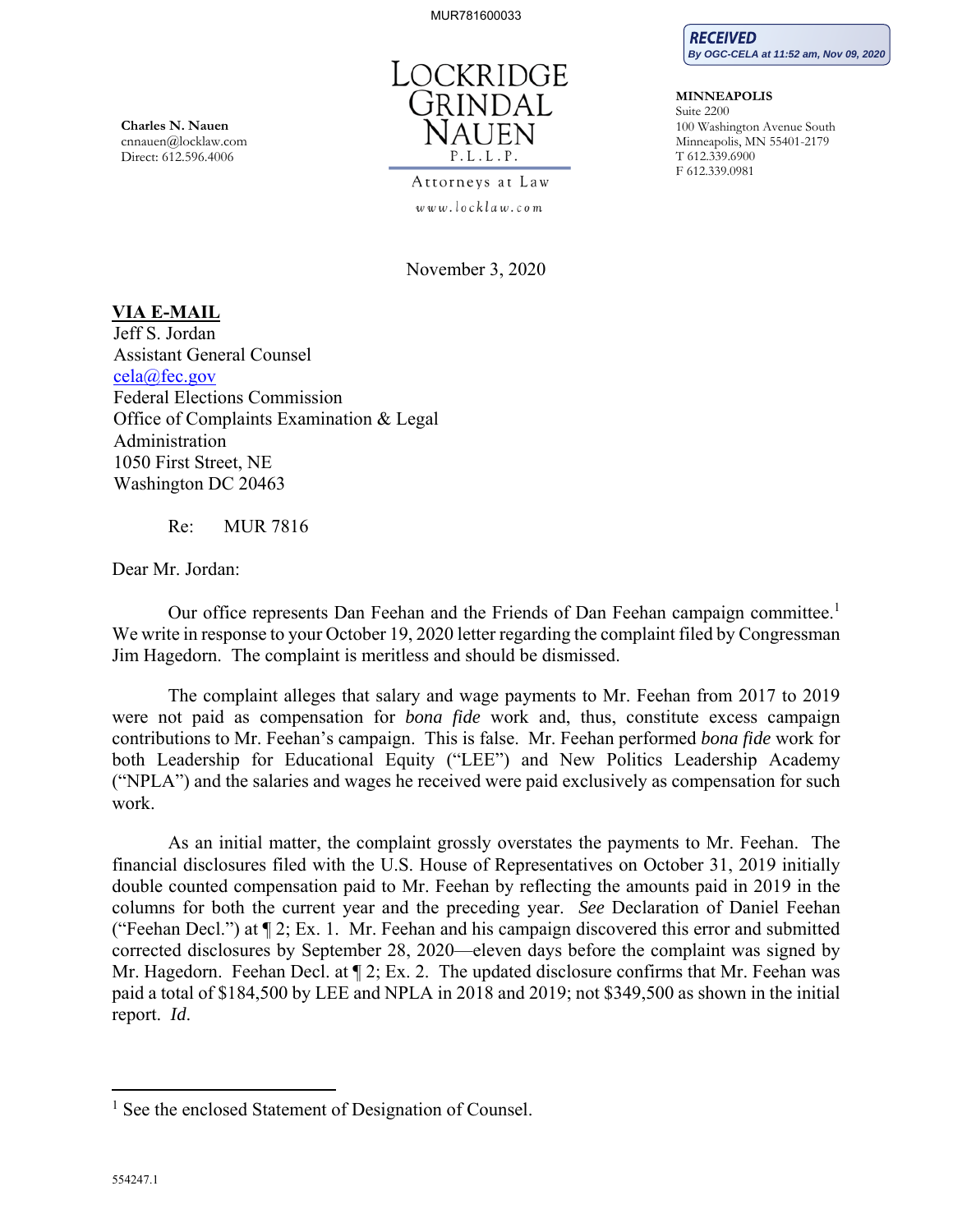Jeffrey S. Jordan November 3, 2020 Page 2

Although the complaint focuses on the payments from LEE and NPLA, it seeks to cast doubt on all compensation paid to Mr. Feehan since 2017. To avoid any doubt regarding the validity of these payments, the following summarizes the *bona fide* work Mr. Feehan performed for each organization:

### **Leadership for Educational Equity – \$50,000 (2017); \$120,000 (2019)**

• In 2017, Mr. Feehan was a consultant for Leadership for Educational Equity ("LEE") where he was responsible for assisting with LEE's Veteran's Initiative. Feehan Decl. at ¶ 5. Specifically, Mr. Feehan worked on developing curriculum and programs to engage Teach for America alumni who were military veterans interested in continuing their public service. *Id*. Mr. Feehan was paid \$50,000 for these services. *Id*. In 2019, Mr. Feehan was employed by LEE where he was responsible for designing a campaign internship program that allowed Teach for America alumni to get experience with political campaigns while also continuing his work assisting with LEE's Veteran's Initiative. *Id.* Mr. Feehan was paid \$120,000 for these services. *Id*. Mr. Feehan's compensation from LEE was paid completely independent of his candidacy. *Id*.

### **Sheffield Asset Management LLC – \$875 (2017)**

 In 2017, Mr. Feehan was a consultant for Sheffield Asset Management LLC where he reviewed and provided feedback for Department of Defense procurement procedures. Feehan Decl. at ¶ 6. Mr. Feehan was paid \$875 for these services. *Id*. Mr. Feehan's compensation from Sheffield Asset Management was paid completely independent of his candidacy. *Id*.

## **Wildflower Schools – \$900 (2017)**

• In 2017, Mr. Feehan was a consultant for Wildflower Schools where he was responsible for developing a program to help qualified military spouses gain licensure as Montessori teachers and determining the locations where the programs should be launched and expanded. Feehan Decl. at ¶ 7. Mr. Feehan was paid \$900 for these services. *Id*. Mr. Feehan's compensation from Wildflower Schools was paid completely independent of his candidacy. *Id*.

# **Center for New American Security – \$7,916 (2017); \$55,412 (2018)**

• In 2017 and 2018, Mr. Feehan was a Senior Adjunct Fellow for the Center for New American Security ("CNAS") where he was responsible for contributing to and writing various research projects for CNAS focused on civil-military relations. Feehan Decl. at ¶ 8. Mr. Feehan was paid a total of \$63,328 (\$7,916 in 2017 and \$55,412 in 2018) for these services. *Id*. Mr. Feehan's compensation from CNAS was paid completely independent of his candidacy. *Id*.